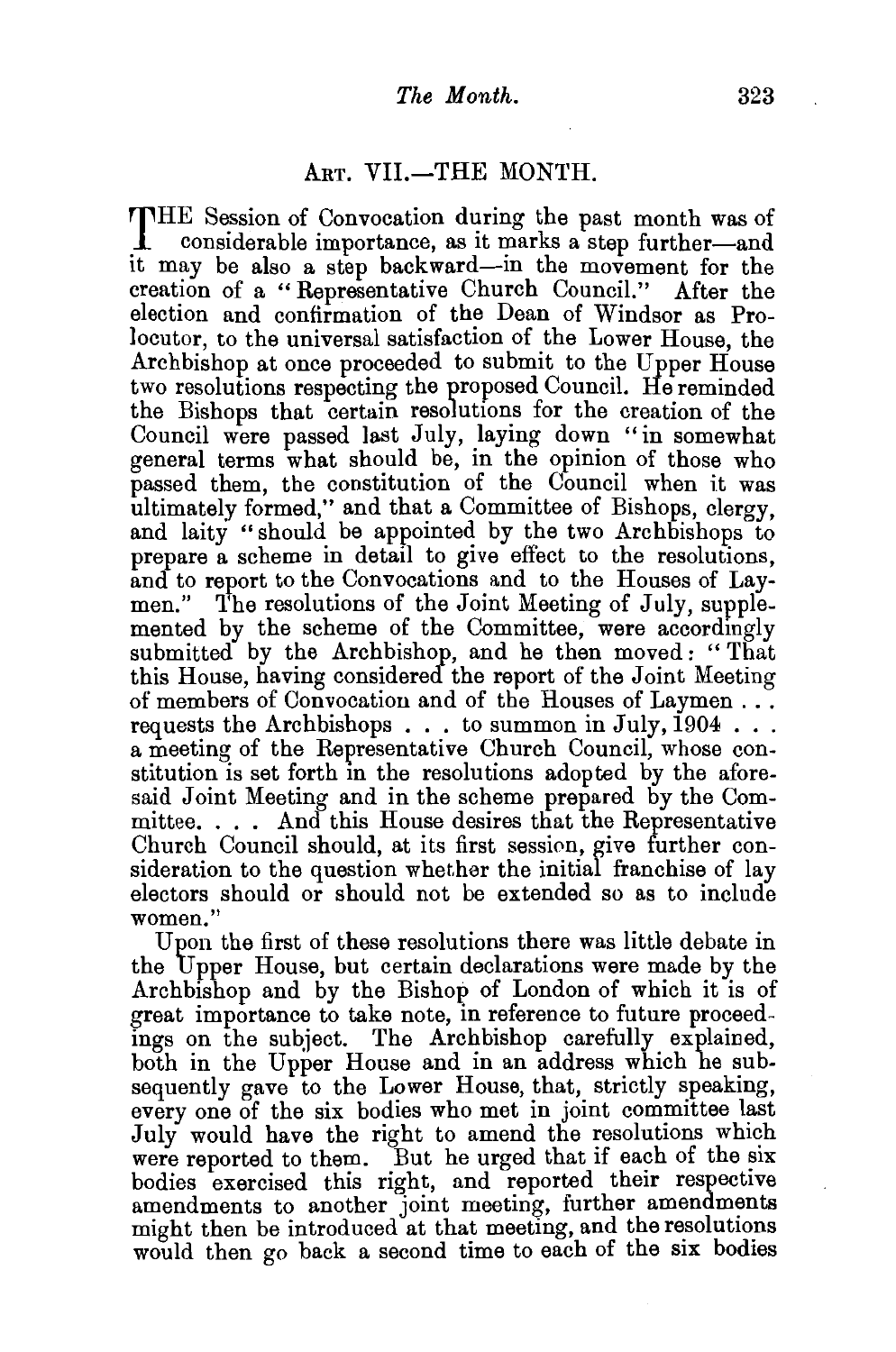concerned, and we should be " launching on a series of backward and forward procedure of which I, personally, see no end." Accordingly, he urged that all amendments should be reserved for consideration at the next joint meeting in July, and that the Council should be summoned as provisionally in existence on the bases of the resolutions passed last year and of the supplementary scheme. The force of these practical considerations could not be questioned; but too much stress cannot well be laid on the assurances of the Archbishop that, in assenting to go forward on this provisional basis, none of the bodies concerned is pledged to a final acceptance of the Resolutions and the Scheme in their present form, or in the form they may assume next July. To the Upper House the Archbishop said that " the resolution did not ask their lordships either to adopt the Resolutions that were passed at the joint meeting, or to adopt the report of the Committee appointed at that sitting." "It seemed to him that, if they were to go forward practically, they must take what was then done as provisionally settled for the time, and give effect to it by letting the Council meet upon the lines which had been suggested. That would in no way preclude the future recon*sideration* of any point which concerned either the franchise of those who were to be electors, or the qualifications of those who were to be elected." Similarly, the Bishop of London, in seconding the resolution, said that " what had already been done was tentative. Nothing final had been arrived at." Again, in his address to the Lower House, the Archbishop said : "I perfectly admit that technically it would be in order to move any 'number of resolutions to modify or change what was done last July. . . . And we are perfectly prepared to admit the reconsideration of any part found to work badly. ... We are in no kind of way finally binding ourselves now as to the constitution of that body."

It is of the more importance to bear these assurances and formal promises in mind, because an apprehension evidently prevailed in the Lower House that they would not be found to have much practical validity, the Archdeacon of London, for instance, saying that, "when the Council assembled, they would probably be told that it was too late to have any discussion at all" on such a matter as the relation of Convocation to the new Council. It would seem that it would be impossible for that to be said without stultifying, and even falsifying, the most solemn assurances of the Archbishop. The Lower House accordingly made the situation plainer by adopting amendments in the resolutions suggested to them, which were subsequently accepted by the Upper House. It was first resolved that the resolutions and the scheme be "received," without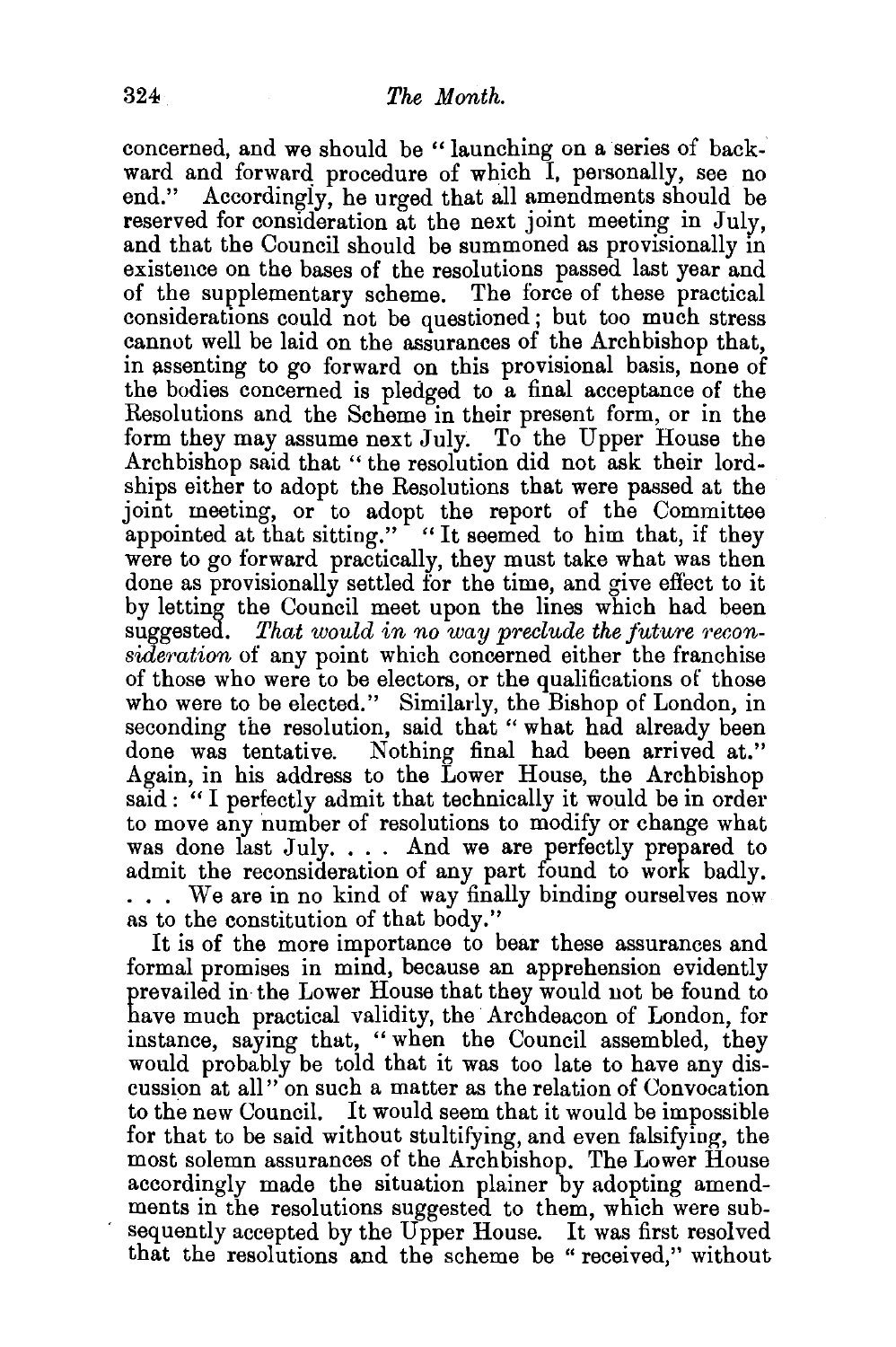saying anything as to their adoption ; and it was explicitly understood that the question of such adoption was reserved for future consideration. It was indeed preposterous to ask the House, as was done by the resolution first suggested, to say that they had "considered" a scheme which, from some strange oversight, had actually not reached the hands of most of the members. The Lower House then proceeded to pass a second resolution, asking the Archbishops to summon a meeting of the Representative Church Council next July, but introduced the expression " provisional constitution," thus recording in its resolution the express assurances of the Archbishop. The position of the Lower House was thus fully safeguarded, and when the Archbishop subsequently induced the Upper House to substitute for the vaguer form which it had previously passed the form adopted by the Lower House, the whole Convocation became formally pledged, in the Bishop of London's words, to regard all the proceedings, both of last July and of next July, as "tentative."

In these circumstances it is, we think, much to be regretted that, on the impulsive motion of the Bishop of Colchester, the House should have suspended its standing orders and hastily entered on a discussion of the tentative resolutions of last July. It was probably something unique in the proceedings of a deliberative assembly that, after proposing and carrying the suspension of the standing orders in order to discuss the resolutions, the Bishop of Colchester should have explained that he was not himself prepared to lead the discussion, and hoped that someone else would do so. But, in point of fact, who could be prepared for the discussion ? Not only did no one know that so momentous a question was coming forward, but no one knew, or could know, what was before the House for discussion. It was not yet known what is to be the franchise of the lay electors; it was not known whether it is desired that women should have votes; it is not yet known what subjects are to be treated as within the competence of the new Council; and, in short, everything is "tentative." Accordingly, after the discussion had proceeded a little way, the previous question was moved and carried, and premature discussions in the Lower House itself were thus averted. Chancellor Worlledge then moved and carried a resolution that "The relations between the Representative Church Council and the Houses of Convocation need more attention before the Council meets in July, and this House humbly requests  $\dots$  the President and  $\dots$  the Upper House to give the matter their further consideration." The point raised in this resolution is of the highest consequence, and attention was drawn to it by the Bishop of Oxford in the Upper House.

24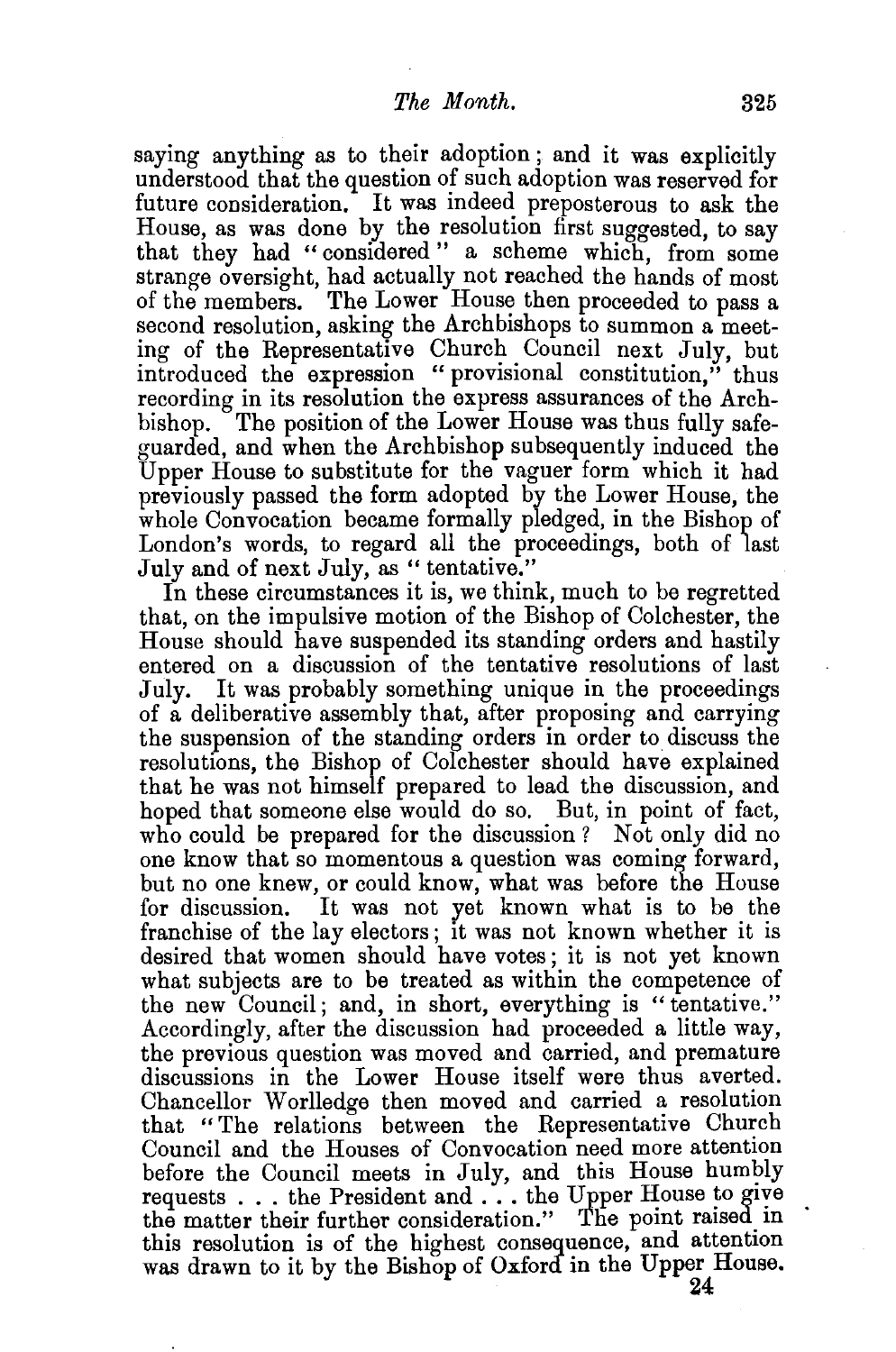But after the positive assurances of the President as to the tentative character of all proceedings at the present moment, it is not likely that much attention will be given by the Upper House to the question before next July. The matter will be of the first consequence when the proposals for the Representative Council have reached their final stage, but until then we cannot know what we are dealing with. For this reason we deem it unfortunate that, probably under the influence of the apprehension expressed by the Archdeacon of London in the observation already quoted, the House appointed a Committee "to report at the next group of sessions on the resolutions and scheme dealing with the proposed Representative Church Council." This committee will not have before them either the actual constitution proposed for the Council or any definite statement of the duties of the Council; and the Bishops having been formally asked by the House to consider a momentous element in the proposed scheme, the committee will have to consider and report upon it without waiting for such consideration. The result may be to precipitate conclusions upon imperfect data, and thus to embarrass the House and its members in future and more practical deliberations. The House was in the strong position of being pledged to nothing until it had the final scheme before it, and of being then perfectly free to discuss and amend any part of it. If, in consequence .of the report of this committee, its view of future proposals should be in any way pledged or prejudiced, its freedom of action will be so far compromised. In this respect the action of the Lower House can only be regarded as a step backwards. The Resolutions and the Scheme of the Committee are thrown into a crucible by the Lower House, and the premature discussion, which was deprecated by the Archbishop, will have already begun before the Joint Committee meets. If the course thus taken only involved delay in what seems to us a very anxious, if not dangerous, course of policy, we should hardly regret it ; but we fear it may have more inconvenient consequences.

The second resolution, recommending the reconsideration by the Joint Committee of the question "whether the initial franchise of lay electors should or should not be extended so as to include women," was passed by both Houses, though the Lower House refused to give the question the exceptional importance of desiring that it should be considered at the first session. Nevertheless, it must needs be considered at the first session, for the Council cannot be considered really in existence until the franchise on which its lay members are to be elected has been determined ; and there is a practical conflict between the resolution on the subject passed last